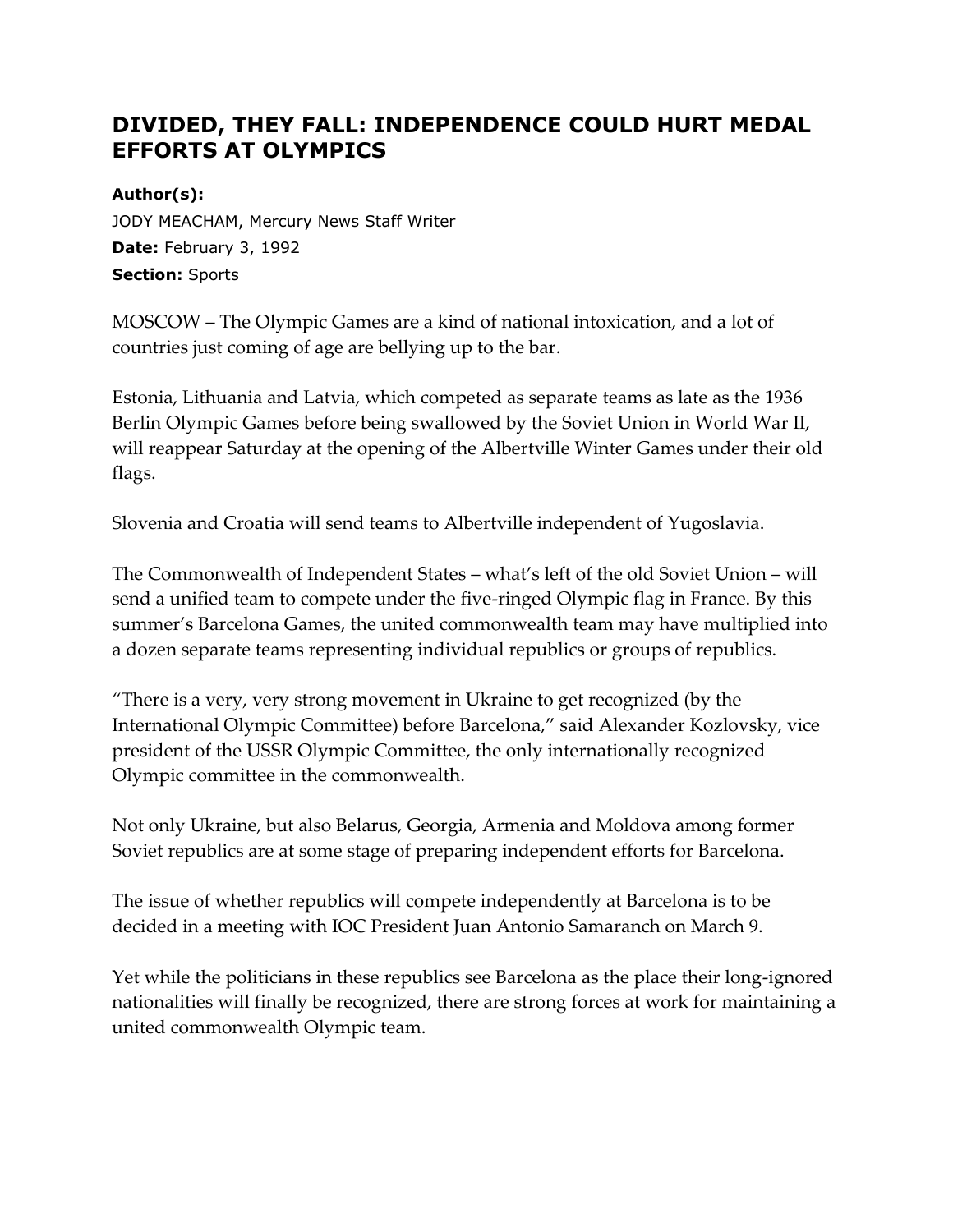Ukraine is the home republic of several athletes on the commonwealth's rowing, relay and cycling teams, which would be favored to win medals. Competing only for Ukraine without their teammates from other republics, those athletes' medal chances are slim.

"As for the athletes, the coaches and the administrative body of sports, they are for a unified team," said basketball player Sergei Bazarevich, who lost his best teammates when Lithuania – which was to Russian basketball what Indiana is to U.S. basketball – gained its athletic independence.

"In the past, we played together. If we play separately, nobody has a chance to win."

Officials of the USSR's national sports federations, which are still functioning for the time being in the new commonwealth, believe breaking up the Olympic team will end the competitive national system that made the Soviet Union the world's most successful international sports power.

There are also more practical reasons for remaining united at least through this Olympic year.

"We will not give anybody a bed that we reserved for our athletes (in Barcelona)," Kozlovsky said. "Why should we? We (the USSR) qualified."

In some cases, such as women's basketball, in which the Soviet team qualified for the Olympics by its finish in the 1991 European Cup, splitting the team would disqualify all former Soviet athletes in that sport.

"Those players got this opportunity by their own efforts," said Valentin Sytch, president of the Soviet basketball federation. "This is their right. It is more important than the rights of the state. The human right is of top priority."

There are also factors favoring a united commonwealth team even beyond this year's Olympics.

The network of Soviet athletic training centers and sports research institutes that has contributed to past successes is spread throughout the commonwealth and is expensive to operate. The poorer republics probably couldn't afford to develop their own, and they would suffer competitively.

Still, the bickering among republics is heating up.